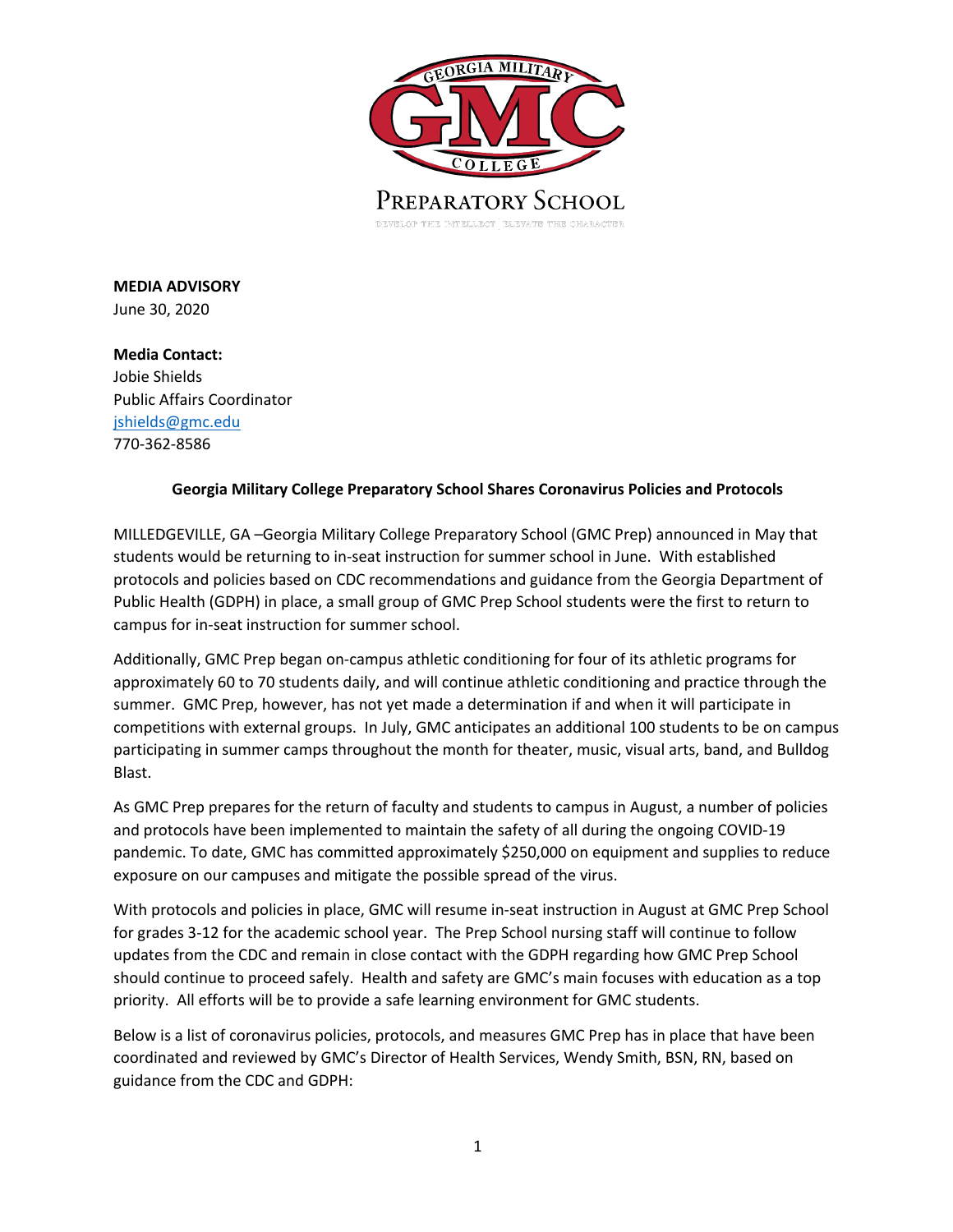

- Screenings:
	- o All staff and faculty are required to check their temperature before coming to campus and will be checked upon arrival on campus.
	- o The Prep School will screen every student upon their arrival to campus before they enter a building. The screening will include a daily temperature check, hand sanitation, and responses to select questions.
	- $\circ$  If a student's temperature is 100 degrees or higher, they will not be permitted to enter GMC facilities and will be sent home.
	- $\circ$  If a staff or faculty member's temperature is 100.4 degrees or higher, they will be sent home.
	- $\circ$  Students will also be subject to random temperature checks by nursing and athletic training staff if they show any possible symptoms.
	- o Finally, GMC is testing a standalone temperature gauge that students, faculty, staff, and parents will pass through that will automatically read temperatures.
- Installation of New Equipment, more specifically **ionization systems in GMC's ventilation systems**:
	- o 150 ionization units will be in place in classrooms and congested areas on the Milledgeville campus.
	- o These units will provide a 99.4% reduction rate of SARS-CoV 2 (also known as COVID-19) within 30 minutes:
		- 84.2% of the virus is inactivated after 10 minutes.
		- 92.6 % of the virus is inactivated after 15 minutes.
		- 99.4% of the virus is inactivated within 30 minutes.
- Etiquette and Social Responsibility:
	- o Additional hand sanitizing stations have been placed around campus to ensure access to hand washing/hand cleaning supplies.
	- o Students, faculty, and staff are to wash hands, utilize hand sanitizers, and practice coughing and sneezing etiquette.
	- o Students, faculty, and staff will be encouraged to bring personal wipes, hand sanitizers, masks, and gloves.
- All Prep School Students, Faculty, and Staff Will Be Issued Two GMC Standard Masks.
	- o Everyone will be required to have a mask with them at all times and, out of courtesy and etiquette, will wear masks in congested areas.
- Enhanced Cleaning of Facilities:
	- o GMC works within CDC guidelines on cleaning and using approved chemicals to fight the spread of COVID-19.
	- $\circ$  GMC staff members have attended lectures and training held by the University System of Georgia and the Georgia National Guard to help us refine and validate our COVID-19 cleaning procedures.